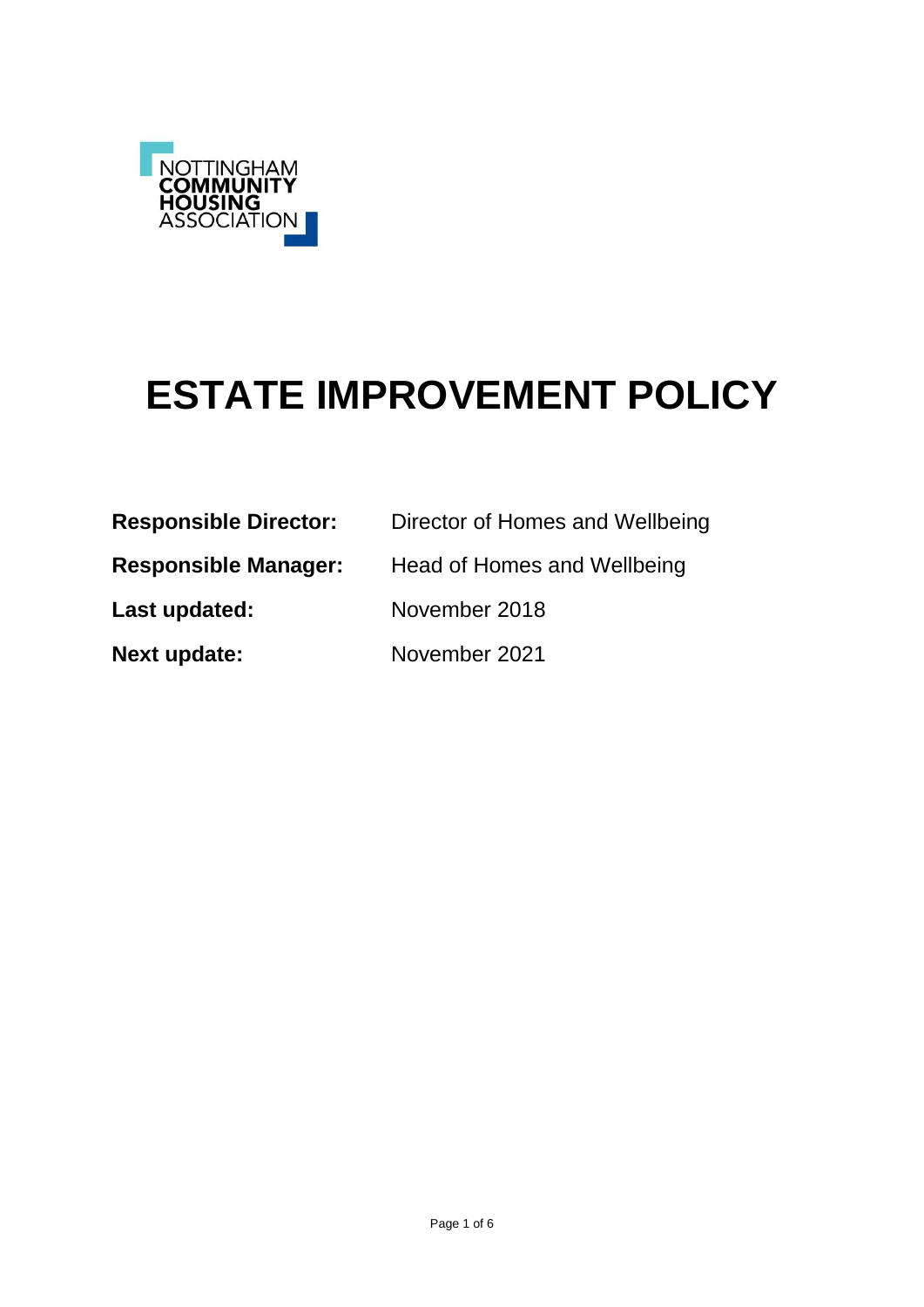## **C09 Estate Improvement Policy**

#### **1. Introduction**

1.1 The provision of good quality well maintained housing coupled with good services make a big difference to people's lives. NCHA is committed to making this difference by ensuring we effectively maintain NCHA estates. The Estate Improvement Policy sets out a framework that contributes to our vision of creating a sense of community and home for NCHA's customers with an environment which is safe, secure and is where people want to live.

#### **2. Estate Improvement Consultation and Involvement**

- 2.1 In recognition of NCHA' geographically diverse communities, we will use various consultation processes that will lead to local customer involvement when considering the local community needs and aspirations in response to Estate Improvement requests.
- 2.2 NCHA will consult with our Customers, Community Voices, Scheme Managers, Virtual Consultation Group and NCHA Estate Officers to ensure that we receive feedback from customers who are seeking to improve their estate or home environment and /or address environmental / communal areas issues.
- 2.3 NCHA will ensure the proposals delivered are cost effective, address the problem and make an improvement and provide value for money.
- 2.4 NCHA will consult with customers to agree a policy for allocating this budget.

### **3. Keeping You Updated**

- 3.1 NCHA will inform and update Customers, affected by the proposed Estate Improvements works and details of the approved works prior to commencement where applicable.
- 3.2 Following completion of the Estate Improvements NCHA will undertake yearly Impact Assessments.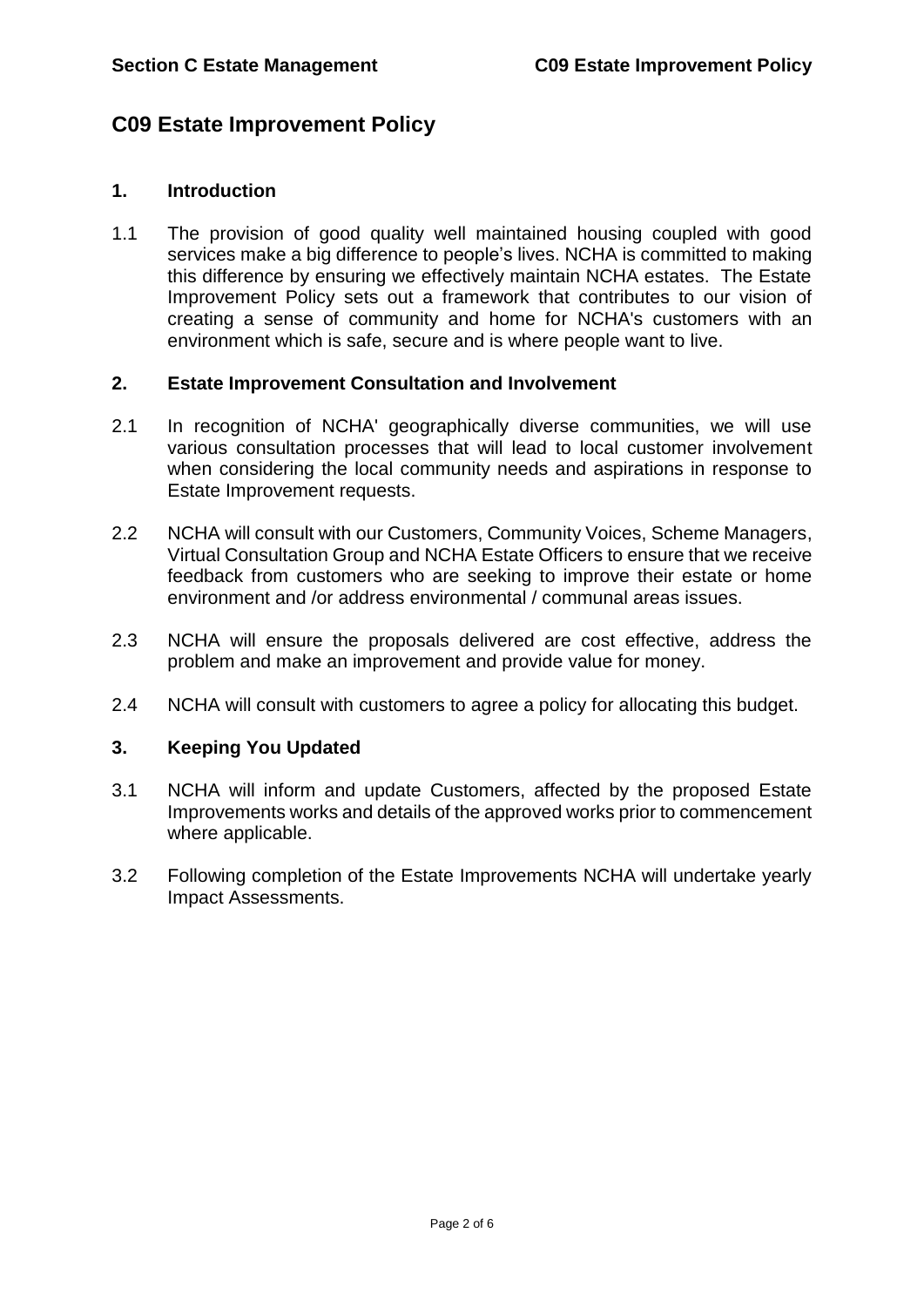#### **C09 Estate Improvement Procedure**

#### **1. Introduction**

1.1 The Estate Improvement Procedure sets out a framework whereby groups of NCHA Customers will be given the opportunity to influence and benefit from estate improvements. This in turn will contribute to our vision of creating a sense of community along with well-maintained NCHA estates.

#### **2. Purpose of Communal Estate Improvement Funding**

- 2.1 The purpose of the Estate Improvement funding is to empower local customers, communities and front line services to improve the look of our estates and the quality of life for the people living and working within those communities. Therefore, we will ensure that there is minimal delay in our processes, when delivering agreed improvement works to our customers and communities.
- 2.2 The Estate Improvement fund will be allocated to each of the following operational service areas:
	- Affordable and Social housing (South)
	- Affordable and Social housing (Central)
	- Affordable and Social housing (North)
- 2.3 The fund is to be utilised for the purpose of Estate Improvement initiatives which benefit groups of customers/residents and the wider communities where we have mixed tenure estates.

Below are examples of qualifying works:

- Improving physical layout or design of a communal area.
- Measures to reduce Anti-Social Behaviour occurring in communal areas.
- Minor pruning to trees on NCHA communal land/gardens.
- Repairs to shared areas.
- Renewing shrubs and hedges located on NCHA communal land.
- Improving NCHA estate signage.
- **Execting secure bike sheds on NCHA estates.**
- Improving security of NCHA communal areas.
- Dealing with rubbish/fly tipping.

#### **3. Budget Setting**

3.1 NCHA will utilise the Estate Improvement Fund to improve and / or address environmental and communal areas issues and ensure the proposals address the problem and make an improvement whilst providing value for money.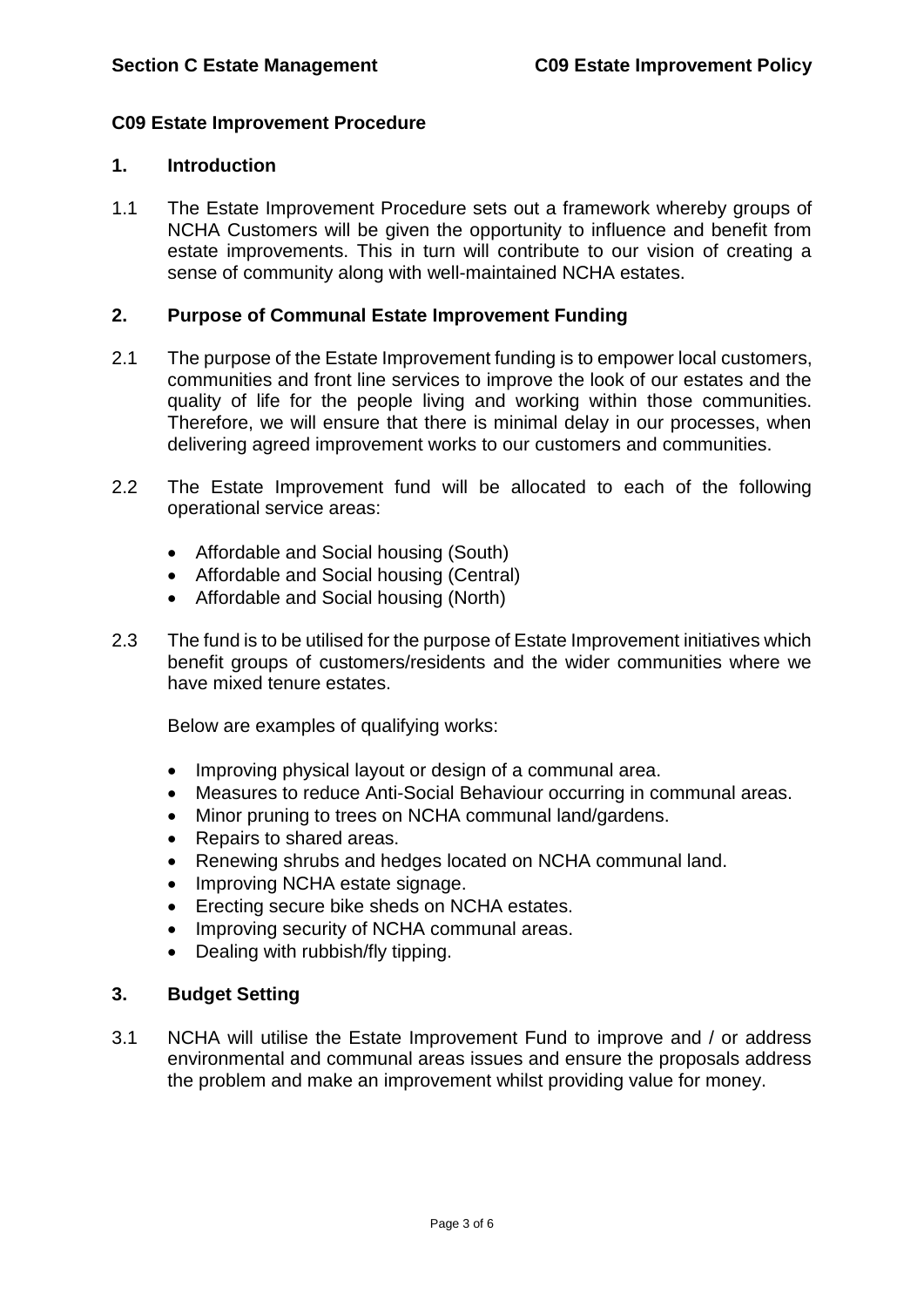- 3.2 NCHA will set an annual budget to fund solutions in response to issues identified by those either living on, or managing estates with communal areas. The funding will be managed and administered by NCHA to facilitate environmental and or communal space improvements within NCHA estates.
- 3.3 This Estate Improvement budget will be allocated to the three NCHA regions on the basis of service demands and priorities as deemed appropriate by the Head of Affordable and Social Housing. Delegated responsibility for financial expenditure, monitoring and budgetary control is passed to the Service Manager(s), Estates, for efficient operational practices.

#### **4. Estate Representation and Consultation**

- 4.1 The Head of Affordable and Social Housing will liaise with their Service Manager(s) about Estate Improvement works.
- 4.2 In liaison with the Service Manager (Estates), the Estate Officers will be instrumental in obtaining proposals from the Scheme Managers, Community Voices, Estate Inspectors and Representatives and Customer Involvement Officers who will have received proposals via the following mechanisms.
	- Obtaining feedback and suggestions from Customers, Residents, Estate Community Voices and NCHA Estate Officers.
	- CAP Groups.
	- Customers and Residents Associations

#### **5. Identifying Estate Improvements**

- 5.1 The Estate Officers, Housing Officers (IHT), Scheme Managers, Community Voices and Customers will identify possible estate improvements. The Estate Officer will compile a list of requests for proposed estate improvements on their patch (including potential environmental improvement proposals derived from the Estate Inspections) and present the proposals to the Estate Service Manager.
- 5.2 The Estate Improvement proposals will be presented to the Estate Service Manager along with quotes and a time table for expenditure. The Head of Affordable and Social Housing will be updated on a monthly basis by the Service Manager(s) about the proposed works/ projects being undertaken.

#### **6. Target Hardening**

6.1 During the course of the year the Anti-Social Behaviour Team may in response to ASB issues, propose estate Improvements, the aim of which is to bring about a reduction and or eradicate anti-social behaviour.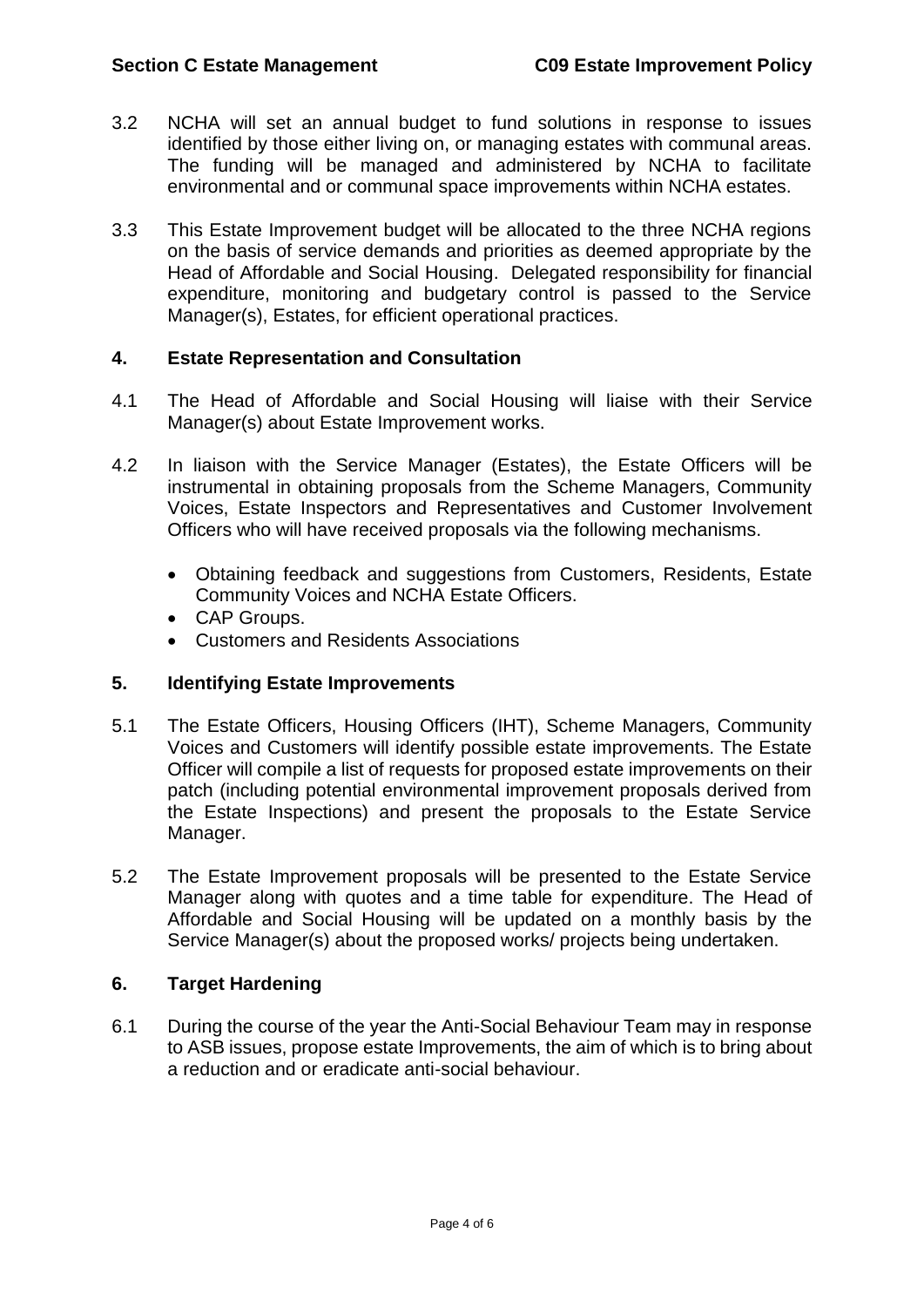### **7. Prioritisation/Customer Consultation in Estate Improvements**

- 7.1 The Head of Affordable and Social Housing will be directly responsible for their Estate Improvement Budget and will review the Estate Improvement requests ensuring the proposals qualify and prioritise accordingly with services demand and requirements.
- 7.2 In view of the fact that each region has geographical differences the Service Manager(s) Estates will provide information about the budget expenditure and the work to be undertaken. The information will be accessible to the CAP's at all times, located on the NCHA intranet (S-drive, Estates)

The following information will be displayed:

- Details of the work being carried out (if applicable including photographs, plans and/or supporting evidence) highlighting the nature of the request and how the proposal would benefit those living on the estate.
- Where applicable, reasons why a proposal has been rejected
- 7.3 Where applicable after discussion with the customers and taking into account the views of the customers consulted with, a decision will be made by NCHA about which improvements are agreed. The decision will be communicated to affected customers and to the appropriate CAP - NCHA will have the final say in how the budget is spent.

#### **8. Alternative Funding - Community Maintenance Budget**

- 8.1 The Property Services has a designated budget which can be used to enhance communal areas. The qualifying conditions are as follows:
	- Applications will only be accepted for Affordable and Social Housing properties and estates.
	- Applications will normally only be accepted for groups, not individuals.
	- Only one grant will be made to a scheme per financial year.
	- Grants will normally be limited to a maximum of £1,500. However, if a grant is approved in excess of this sum, staged payments may be made.
- 8.2 For more information please refer to Policy F7 Community Maintenance Budget.

#### **9. Communications**

- 9.1 Prior to the commencement of work NCHA will write to those who may be affected by the approved work. NCHA will provide:
	- A brief description of Estate Improvement works
	- Estimated date of works commencement and completion.